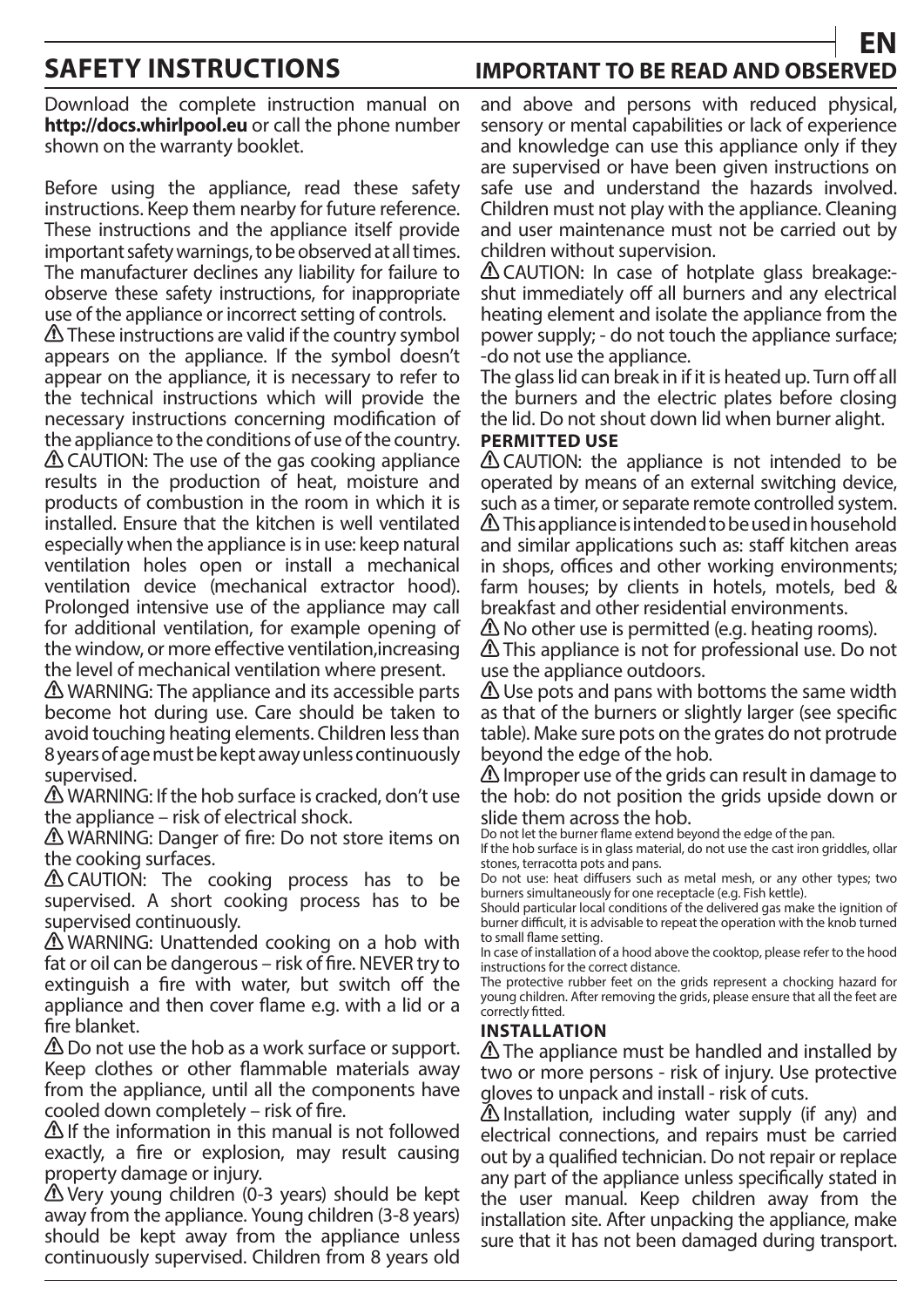In the event of problems, contact the dealer or your nearest After-sales Service. Once installed, packaging waste (plastic, styrofoam parts etc.) must be stored out of reach of children - risk of suffocation. The appliance must be disconnected from the power supply before any installation operation - risk of electrical shock. During installation, make sure the appliance does not damage the power cable - risk of fire or electrical shock. Only activate the appliance when the installation has been completed.

**A** The electrical and gas connections must comply with local regulation.

 $\triangle$  WARNING: Modification of the appliance and its method of installation are essential in order to use the appliance safely and correctly in all the additional countries.

Use pressure regulators suitable for the gas pressure indicated in the instruction.

 $\triangle$  The room must be equipped with an air extraction system that expels any combustion fumes.

**A** The room must also allow proper air circulation, as air is needed for combustion to occur normally. The flow of air must not be less than 2  $m^3/h$  per kW of installed power.

 $\Delta$  The air circulation system may take air directly from the outside by means of a pipe with an inner cross section of at least 100  $\text{cm}^2$ ; the opening must not be vulnerable to any type of blockages.

The system can also provide the air needed for combustion indirectly, i.e. from adjacent rooms fitted with air circulation tubes as described above. However, these rooms must not be communal rooms, bedrooms or rooms that may present a fire hazard.

 $\triangle$  Liquid petroleum gas sinks to the floor as it is heavier than air. Therefore, rooms containing LPG cylinders must also be equipped with vents to allow gas to escape in the event of a leak. As a result LPG cylinders, whether partially or completely full, must not be installed or stored in rooms or storage areas that are below ground level (cellars, etc.). It is advisable to keep only the cylinder being used in the room, positioned so that it is not subject to heat produced by external sources (ovens, fireplaces, stoves, etc. ) which could raise the temperature of the cylinder above 50°C.

 $\triangle$  Carry out all cabinet cutting works before fitting the appliance in the furniture and remove all wood chips and sawdust.

If the appliance is Not installed above an oven, a separator panel (not included) must be installed in the compartment under the appliance.

# **GAS CONNECTION**

WARNING: Prior to installation, ensure that the local distribution conditions (nature of gas and gas pressure) and the adjustment of the appliance are compatible.

 $\triangle$  Check that the pressure of the gas supply is consistent with the values indicated in Table 1 ("Burner and nozzle specifications").

WARNING: The adjustment conditions for this appliance are stated on the label (or data plate).

**A** WARNING: This appliance is not connected to a combustion products evacuation device. It shall be installed and connected in accordance with current installation regulations. Particular attention shall be given to the relevant requirements regarding ventilation.

If the appliances is connected to liquid gas, the regulation screw must be fasted as tightly as possible. IMPORTANT: When gas cylinder is adopted, the gas cylinder or gas container must be properly settled (vertical orientation).

**A** WARNING: This operation must be performed by a qualified technician

 $\triangle$  Use only flexible or rigid metal hose for gas connection.

 $\Delta$  Connection with a rigid pipe (copper or steel) Connection to the gas system must be carried out in such a way as not to place any strain of any kind on the appliance. There is an adjustable L-shaped pipe tting on the appliance supply ramp and this is fitted with a seal in order to prevent leaks. The seal must always be replaced after rotating the pipe tting (the seal is provided with the appliance). The gas supply pipe fitting is a threaded 1/2 gas cylindrical male attachment.

 $\triangle$  Connecting a flexible jointless stainless steel pipe to a threaded attachment. The gas supply pipe tting is a threaded 1/2 gas cylindrical male attachment. These pipes must be installed so that they are never longer than 2000 mm when fully extended. Once connection has been carried out, make sure that the flexible metal pipe does not touch any moving parts and is not compressed. Only use pipes and seals that comply with current National regulations.

IMPORTANT: If a stainless steel hose is used, it must be installed so as not touch any mobile part of the furniture (e.g. drawer). It must pass through an area where there are no obstructions and where it is possible to inspect it on all its length.

The appliance should be connected to the main gas supply or to gas cylinder in compliance with the current National regulations. Before carry out the connection, make sure that the appliance is compatible with the gas supply you wish to use. If this is not the

Should you experience difficulty in turning the burners knobs, please contact After Sales Service for replacement of the burner tap if found to be faulty.

The openings used for the ventilation and dispersion of heat must never be covered.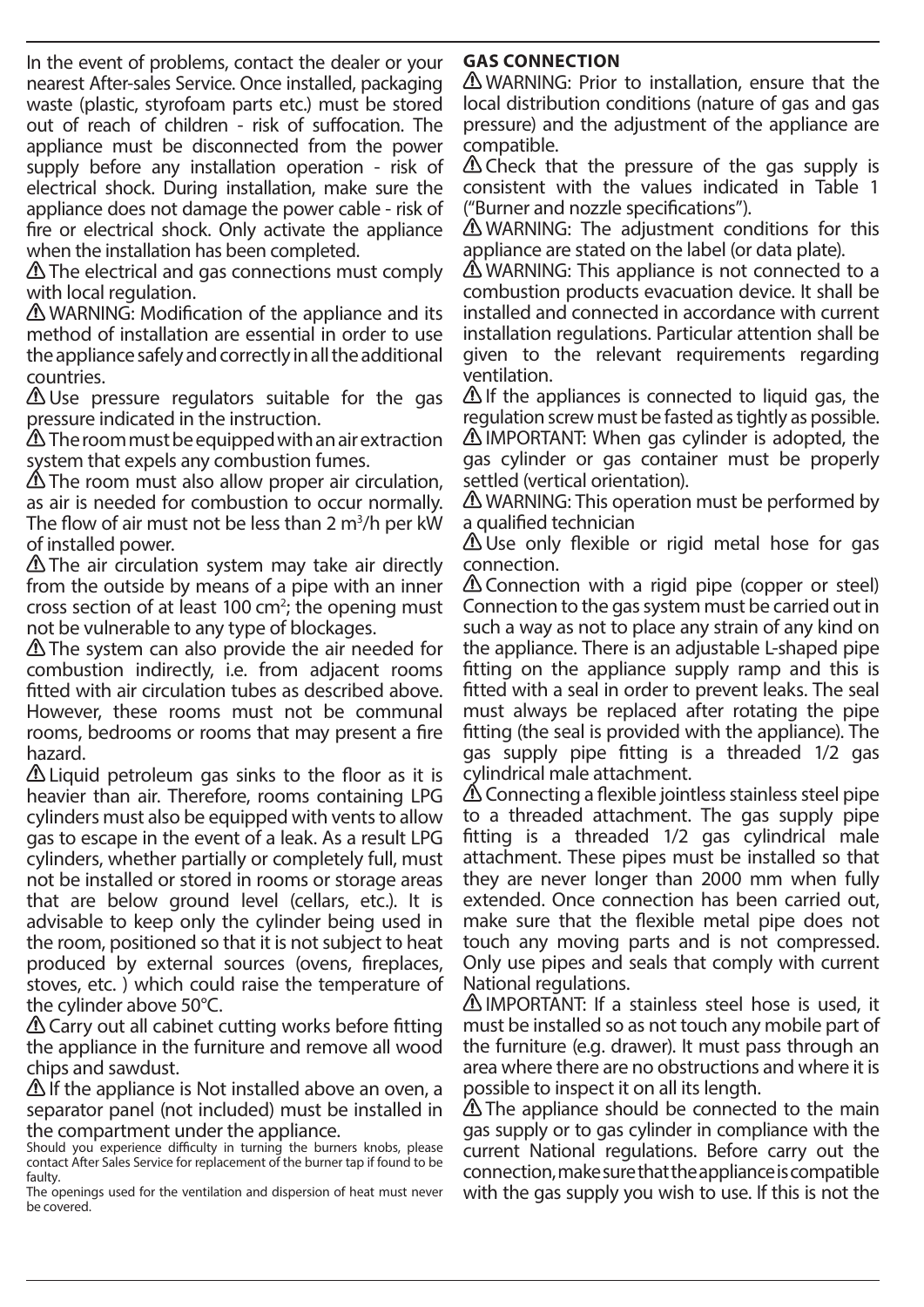case, follow the instructions indicated in the paragraph "Adapting to different types of gas".

 $\triangle$  After connection to the gas supply, check for leaks with soapy water. Light up the burners and turn the knobs from max position 1\* to minimum position  $2^*$  to check flame stability.

# **ADAPTING TO DIFFERENT TYPES OF GAS**

 $\triangle$  In order to adapt the appliance to a type of gas other than the type for which it was manufactured (indicated on the rating label), follow the dedicated steps provided after installation drawings.

## **ELECTRICAL WARNINGS**

IMPORTANT: The data relevant to the voltage an power absorption are indicated on the rating plate.  $\triangle$  The power cable must be long enough to connect the appliance, once fitted in its housing, to the main power supply. Do not pull the power supply cable.

 $\Delta$  It must be possible to disconnect the appliance from the power supply by unplugging it if plug is accessible, or by a multi-pole switch installed upstream of the socket in accordance with the wiring rules and the appliance must be earthed in conformity with national electrical safety standards. Do not use extension leads, multiple sockets or adapters. The electrical components must not be accessible to the user after installation. Do not use the appliance when you are wet or barefoot. Do not operate this appliance if it has a damaged power cable or plug, if it is not working properly, or if it has been damaged or dropped.

 $\triangle$  If the supply cord is damaged, it must be replaced with an identical one by the manufacturer, its service agent or similarly qualified persons in order to avoid a hazard - risk of electrical shock.

### **CLEANING AND MAINTENANCE**

WARNING: Ensure that the appliance is switched off and disconnected from the power supply before performing any maintenance operation; never use steam cleaning equipment - risk of electric shock.

 $\triangle$  Do not use abrasive or corrosive products, chlorine-based cleaners or pan scourers.

### **DISPOSAL OF PACKAGING MATERIALS**

The packaging material is 100% recyclable and is marked with the recycle symbol  $60$ .

The various parts of the packaging must therefore be disposed of responsibly and in full compliance with local authority regulations governing waste disposal.

# **DISPOSAL OF HOUSEHOLD APPLIANCES**

This appliance is manufactured with recyclable or reusable materials. Dispose of it in accordance with local waste disposal regulations. For further information on the treatment, recovery and recycling of household electrical appliances, contact your local authority, the collection service for household waste or the store where you purchased the appliance. This appliance is marked in compliance with European Directive 2012/19/EU, Waste Electrical and Electronic Equipment (WEEE) and with the Waste Electrical and Electronic Equipment regulations 2013 (as amended).

By ensuring this product is disposed of correctly, you will help prevent negative consequences for the environment and human health.

The symbol  $\triangleq$  on the product or on the accompanying documentation indicates that it should not be treated as domestic waste but must be taken to an appropriate collection center for the recycling of electrical and electronic equipment.

### **ENERGY SAVING TIPS**

Use pots and pans with bottom width equal to that of the cooking zone. Only use flat-bottomed pots and pans.

When possible, keep pot lids on during cooking.

Use a pressure cooker to save even more energy and time. Place the pot in the middle of the cooking zone marked on the hob.

#### **DECLARATION OF CONFORMITY** DECLARATION OF CONFORMITY

This appliance meets Ecodesign requirements of European Regulation 66/2014 and The Ecodesign for Energy-Related Products and Energy Information (Amendment) (EU Exit) Regulations 2019 in compliance with the European standard EN 30-2-1.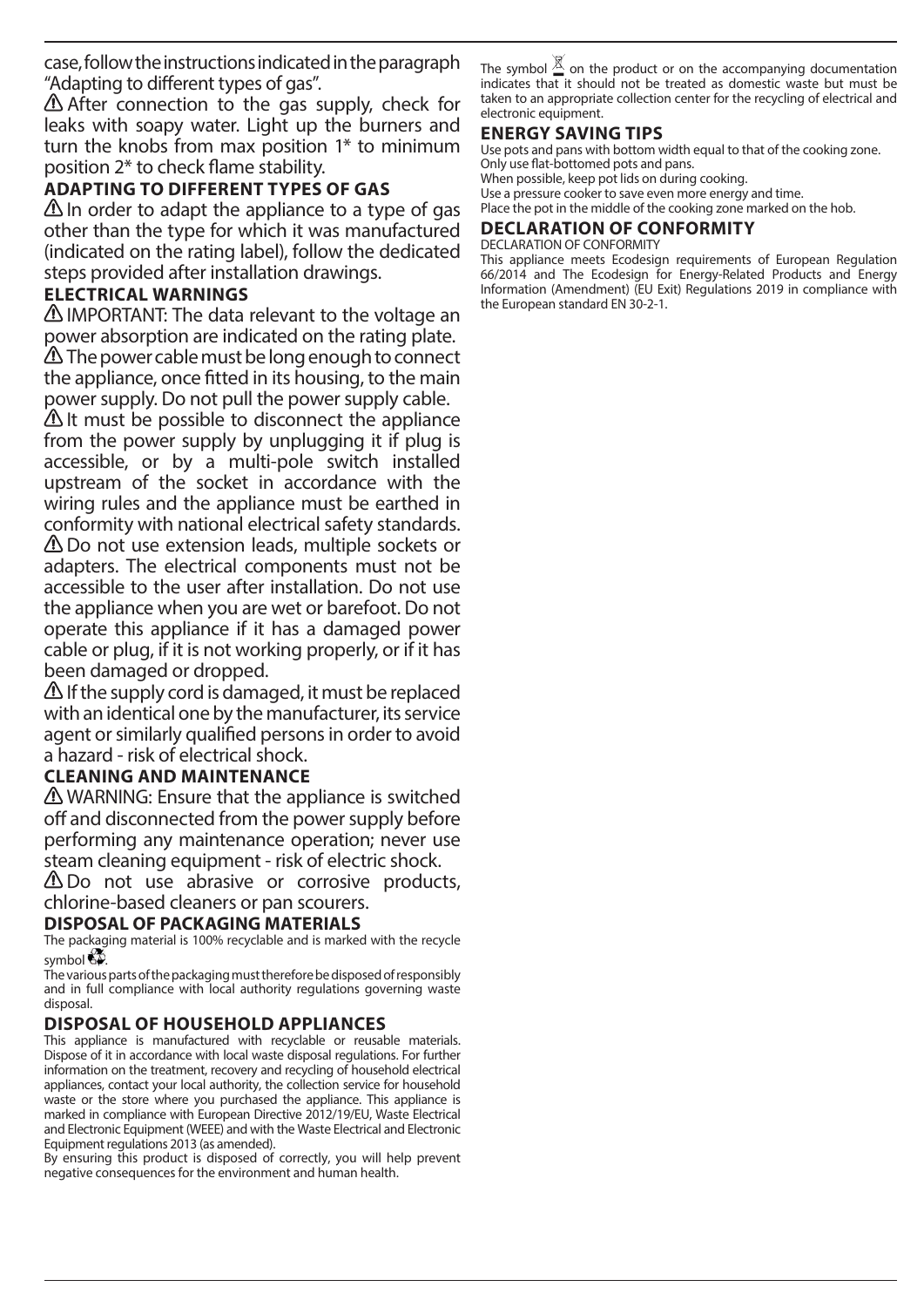## **INJECTORS TABLE CATEGORY II2H3+**

| Type of gas used                                            | <b>Type of burner</b> | <b>Injector</b><br>marking | <b>Rated thermal</b><br>flow rate | <b>Rated</b><br>consumption | <b>Reduced heat</b><br>capacity | <b>Gas pressure</b><br>mbar |           |      |
|-------------------------------------------------------------|-----------------------|----------------------------|-----------------------------------|-----------------------------|---------------------------------|-----------------------------|-----------|------|
|                                                             |                       |                            | <b>kW</b>                         |                             | kW                              | min.                        | rat.      | max. |
| NATURAL GAS<br>(Methane)<br>G20                             | Rapid                 | 128 B                      | 3,00                              | 286 l/h                     | 0,60                            |                             | 20        | 25   |
|                                                             | Semi-rapid            | 95                         | 1,65                              | $157$ $1/h$                 | 0,35                            | 17                          |           |      |
|                                                             | Auxiliary             | 78 A                       | 1,00                              | 95 l/h                      | 0,30                            |                             |           |      |
|                                                             | 2 Ring                | 149 H3                     | 4,00                              | 381 l/h                     | 2,20                            |                             |           |      |
| <b>LIQUEFIED</b><br>PETROLEUM GAS<br><b>G30</b><br>(Butane) | Rapid                 | 87                         | 3,00                              | $218$ g/h                   | 0,60                            |                             | $28 - 30$ | 35   |
|                                                             | Semi-rapid            | 67                         | 1,65                              | $120$ g/h                   | 0,35                            | 20                          |           |      |
|                                                             | Auxiliary             | 50                         | 1,00                              | 73 g/h                      | 0,30                            |                             |           |      |
|                                                             | 2 Ring                | 100                        | 4,00                              | $291$ g/h                   | 1,90                            |                             |           |      |
| <b>LIOUEFIED</b><br>PETROLEUM GAS<br>G31<br>(Propane)       | Rapid                 | 87                         | 3,00                              | $214$ g/h                   | 0,60                            |                             |           |      |
|                                                             | Semi-rapid            | 67                         | 1,65                              | 118 g/h                     | 0,35                            | 25                          | 37        | 45   |
|                                                             | Auxiliary             | 50                         | 1,00                              | 71 g/h                      | 0,30                            |                             |           |      |
|                                                             | 2 Ring                | 100                        | 4,00                              | $286$ g/h                   | 1,90                            |                             |           |      |

| Type of gas used      | <b>Model configuration</b><br><b>5 BURNERS</b> | <b>Rated thermal flow rate</b><br>(kW) | <b>Total rated</b><br>consumption | Air required $(m^3)$ for burning<br>$1m3$ of gas |  |
|-----------------------|------------------------------------------------|----------------------------------------|-----------------------------------|--------------------------------------------------|--|
| <b>G20</b> 20 mbar    | 2SR - 1AUX - 1R - 1DC                          | 11.30                                  | 1076 l/h                          | 9,52                                             |  |
| <b>G30</b> 28-30 mbar | 2SR - 1AUX - 1R - 1DC                          | 11,30                                  | 822 g/h                           | 30.94                                            |  |
| <b>G31</b> 37 mbar    | 2SR - 1AUX - 1R - 1DC                          | 11,30                                  | 807 g/h                           | 23,80                                            |  |

**ELECTRIC SUPPLY: 220-240 V ~ 50-60 Hz - 0,6W**

 $\widetilde{\mathbb{X}}$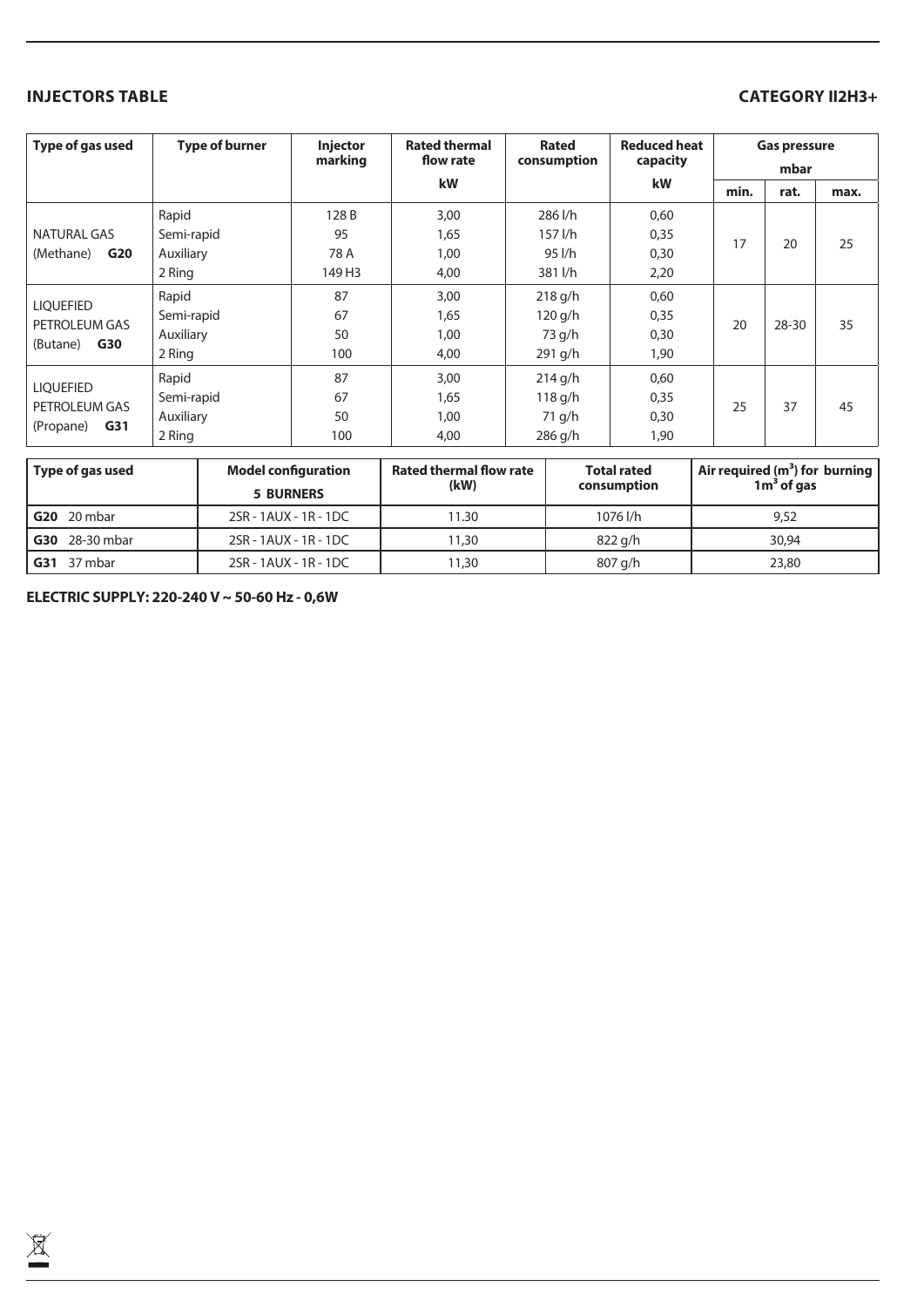# **INSTALLATION**

#### **TECHNICAL INFORMATION FOR THE INSTALLER**

- Use protective gloves for handling, preparing and installing the product.
- This product can be embedded in a worktop 20  $\div$  60 mm thick.
- If there is no oven beneath the hob, insert a separator panel that has a surface at least equal to the opening in the work surface. This panel must be positioned at a maximum distance of 150 mm below the upper surface of the work surface but, in no case less than 20 mm from the bottom of the hob. In the case that you intend to install an oven beneath the hob, make sure that it is equipped with a cooling system.

#### **DIMENSIONS AND DISTANCES TO BE MAINTAINED**



**NOTE: If distance "A" between the kitchen cabinets is between 600 mm and 730 mm, height "B" must be at least 530 mm. If distance "A" between the kitchen cabinets is greater than the width of the hob, height "B" must be at least 400 mm. If a hood is installed above the hob, refer to the assembly instructions for the hood to see the necessary distance.**

#### **ASSEMBLY**

**After having cleaned the perimeter surface, apply the supplied gasket to the hob as shown in the**  figure.

Position the hob in the worktop opening made respecting the dimensions indicated in the Instruction.



#### **NOTE: the power supply cable must be long enough to permit its upward extraction.**

To secure the hob, use the brackets (A) provided with it. Fit the brackets into the relevant bores shown by the arrow and fasten them by means of their screws in accordance with the thickness of the worktop (see the following figures).



#### **GAS CONNECTION**

- Connect elbow (**A**)\* or (**B**)\* supplied with the hob to the inlet main pipe and interpose the washer (**C**) supplied, in compliance with EN 549.
- **\* Use elbow (A) for France and elbow (B) for all other destinations.**

• After connection to the gas supply, check for leaks with soapy water. Light up the burners and turn the knobs from max position  $0$  to minimum position  $0$  to check flame stability.

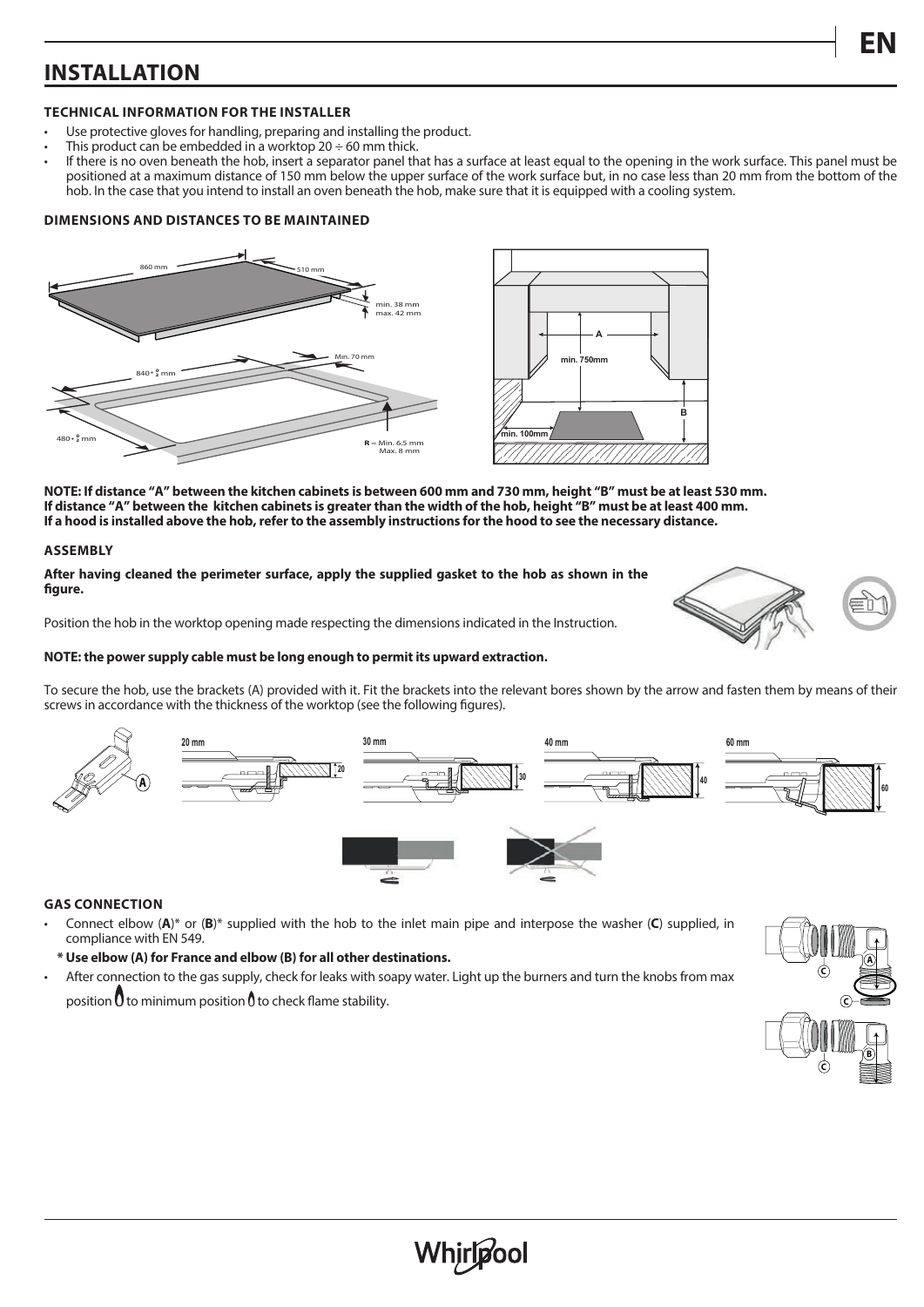# **PRODUCT DESCRIPTION**



# **DAILY USE**

### **HOW TO USE THE HOB**

 $\bigoplus$  Do not let the burner flame extend beyond the edge of the pan.

#### **IMPORTANT: when the hob is in use, the entire hob area may become hot.**

- To ignite one of the burners, turn the relative knob anti-clockwise to the maximum flame setting.
- Press the knob against the control panel to ignite the burner.
- After the burner has ignited, keep the knob pressed for about 5-10 seconds to allow proper device operation.
- This burner safety device shuts off the gas supply to the burner if the flame goes out accidentally (because of sudden draught, an interruption in the gas delivery, boiling over of liquids, etc.).
- **• The knob must not be pressed for more than 15 sec. If, after that time has elapsed, the burner does not remain lit, wait at least one minute before trying to light it again.**

#### **NOTE: should particular local conditions of the delivered gas make the**  ignition of burner difficult, it is advisable to repeat the operation with the knob turned to small flame setting.

**The burner might go out when the knob is released.** This means that the safety device has not warmed up enough. In this case, repeat the operations described above.

#### **PRACTICAL ADVICE FOR USING THE BURNERS**

This hob has burners of different diameters. For better burner performance, please stick to the following rules:

- use pots and pans with bottoms the same width as that of the burners or slightly larger (see table on the right);
- only use flat-bottomed pots and pans;
- use the correct amount of water for cooking foods and keep the pot covered;
- make sure pots on the grates do not protrude beyond the edge of the hob;
- In the case of pans with convex bottoms (WOK), use the support grille (not provided), which should be positioned only on the multi-ring burner;
- avoid accidentally knocking the hob with pans, racks or other kitchen utensil;
- do not leave empty steak grills over the lit burner for longer than 5 minutes.

#### **IMPORTANT: improper use of the grids can result in damage to the hob: do not position the grids upside down or slide them across the hob.**

| <b>BURNER</b> | Ø COOKWARE DIAMETER |  |  |
|---------------|---------------------|--|--|
| 2 Ring        | From 24 to 26 cm    |  |  |
| Rapid         | From 24 to 26 cm    |  |  |
| Semi-rapid    | From 16 to 22 cm    |  |  |
| Auxiliary     | From 8 to 14 cm     |  |  |

Do not use:

- cast iron griddles, ollar stones, terracotta pots and pans;
- heat diffusers such as metal mesh, or any other types:
- two burners simultaneously for one receptacle (e.g. fish kettle).

Liquids spilled on hot hob area can cause glass damage.

#### **ADAPTING TO DIFFERENT TYPES OF GAS**

This operation must be performed by a qualified technician.

If the appliance is intended to operate with a different gas from the gas type stated on the rating plate and information label on the top of the hob, change the injectors.

Remove the information label and keep it with the instructions booklet.

#### **Use pressure regulators suitable for the gas pressure indicated in the Instruction:**

- the gas injector must be changed by After Sales Service or a qualified technician;
- injector not supplied with the appliance must be ordered from After Sales Service;
- adjust the minimum setting of the taps.

**NOTE: when liquid petroleum gas is used (G30/G31), the minimum gas setting screw must be tightened as far as it will go.**

**IMPORTANT: should you experience difficulty in turning the burners knobs, please contact the After Sales Service for the replacement of the burner tap if found to be faulty.**

**IMPORTANT: when gas cylinder is adopted, the gas cylinder or gas container must be properly settled (vertical orientation).**

#### **REPLACING THE INJECTORS (see the injector table in the Safety instructions)**

This operation must be performed by a qualified technician.

• Remove grids (**A**).

Whirløool

- Extract burners (**B**).
- Using a socket spanner of the appropriate size unscrew the injector (**C**), to be replaced.
- Replace it with the injector suitable for the new type of gas.
- Re-assemble the injector in (**D**).
- If you have a multiple crown burner use side spanner to replace the injector (**E**).

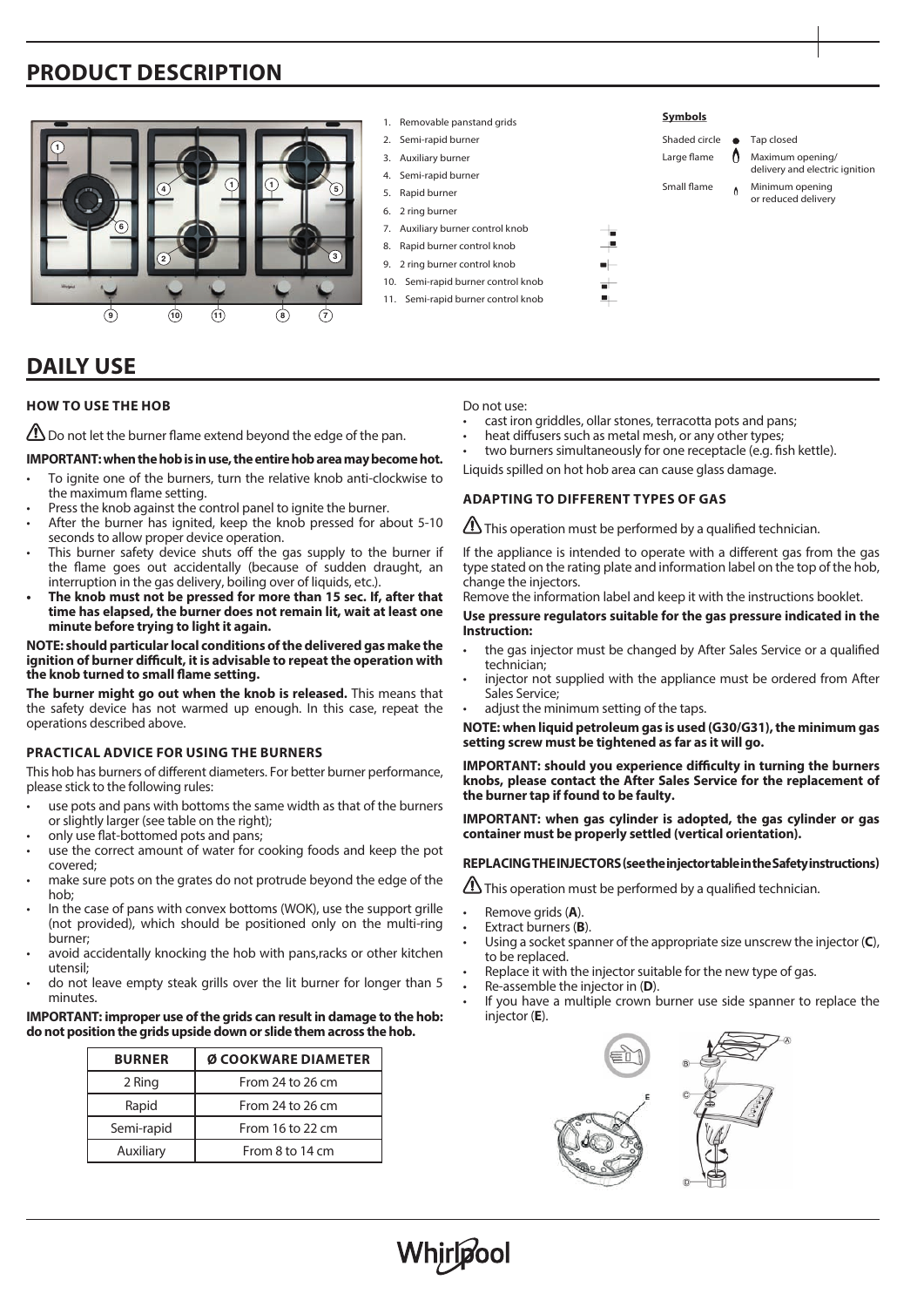**EN**

Before installing the hob, remember to affix the gas calibration plate supplied with the injectors in such a way that it covers the existing information relating to gas calibration.

### **ADJUSTING MINIMUM GAS SETTING OF TAPS**

This operation must be performed by a qualified technician.

The adjustment must be performed with the tap in minimum gas setting position  $\mathbf{0}$  (small flame).

The primary air of the burners does not need to be adjusted.

To ensure that the minimum setting is correctly adjusted, remove the knob (**F**) and proceed as follows:

- tighten screw to reduce the flame height  $(-)$ ;
- loosen screw to increase the flame height  $(+)$ .

At this stage, light up the burners and turn the knobs from max. position  $0$ to minimum position  $\theta$  to check flame stability.



Upon completion of adjustment, reseal using sealing wax or an equivalent material.

# **MAINTENANCE AND CLEANING**

 $\mathbf{\Omega}$  Disconnect the appliance from the power supply.

#### **CLEANING THE HOB SURFACE**

- All the enamelled and glass parts should be cleaned with warm water and a neutral solution.
- Stainless steel surfaces may be stained by calcareous water or aggressive detergents if left in contact for too long. Any food spills (water, sauce, coffee, etc.) should be wiped away before they dry.
- Clean with warm water and neutral detergent, and then dry with a soft cloth or chamois. Remove baked-on dirt with specific cleaners for stainless steel surfaces.

#### **NOTE: clean stainless steel only with a soft cloth or sponge.**

- Do not use abrasive, or corrosive products, chlorine-based cleaners or pan scourers.
- Do not use steam cleaning appliances.
- Do not use flammable products.
- Do not leave acid, or alkaline substances, such as vinegar, mustard, salt, sugar or lemon juice on the hob.

# **TROUBLESHOOTING**

If the hob will not operate correctly, before calling the After-Sales Service, refer to the Troubleshooting Guide to determine the problem.

#### 1. The burner fails to ignite or the flame is not even

- Check that:
	- the gas or electrical supplies are not shut off and especially that the gas supply tap is open;
	- the gas cylinder (liquid gas) is not empty;
	- the burner openings are not clogged;
	- the plug end is not dirty;
	- all the burner parts have been positioned correctly;
	- there are no draughts near the hob.

### **2. The burner does not stay lit**

- Check that:
	- when lighting the burner, the knob has been pressed for enough time to activate the protection device;
	- the burner openings are not clogged near the thermocouple;
	- the end of the safety device is not dirty;
	- the minimum gas setting is correct (see relevant paragraph).

#### **WOK ADAPTER AND PRODUCT LID**

**(not included, these accessories can be purchased separately from the After-sales Service).**



#### **CLEANING THE HOB PARTS**

- Clean glass and enamelled parts only with soft cloth or sponge.
- Grids, burner caps, and burners can be removed to be cleaned.
- Clean them by hand with warm water and non-abrasive detergent, removing any food residues and checking that none of the burner openings is clogged.
- Rinse and dry.
- **• The cast-iron grates may be cleaned in the dishwasher. Remove any burnt-on food before placing the grates in the lowest rack in the dishwasher.**
- Refit burners and burner caps correctly in the respective housings.
- When replacing the grids, make sure that the panstand area is aligned with the burner.
- Models equipped with electrical ignition plugs and safety device require thorough cleaning of the plug end in order to ensure correct operation. Check these items frequently, and if necessary, clean them with a damp cloth. Any baked-on food should be removed with a toothpick or needle.

**NOTE: to avoid damaging the electric ignition device, do not use it when the burners are not in their housing.**

**3. The containers are not stable**

Check that:

- the bottom of the container is perfectly flat;
- the container is centred on the burner:
- the grids have not been exchanged or positioned incorrectly.

If after the above checks the fault still occurs, get in touch with the nearest After Sales Service.